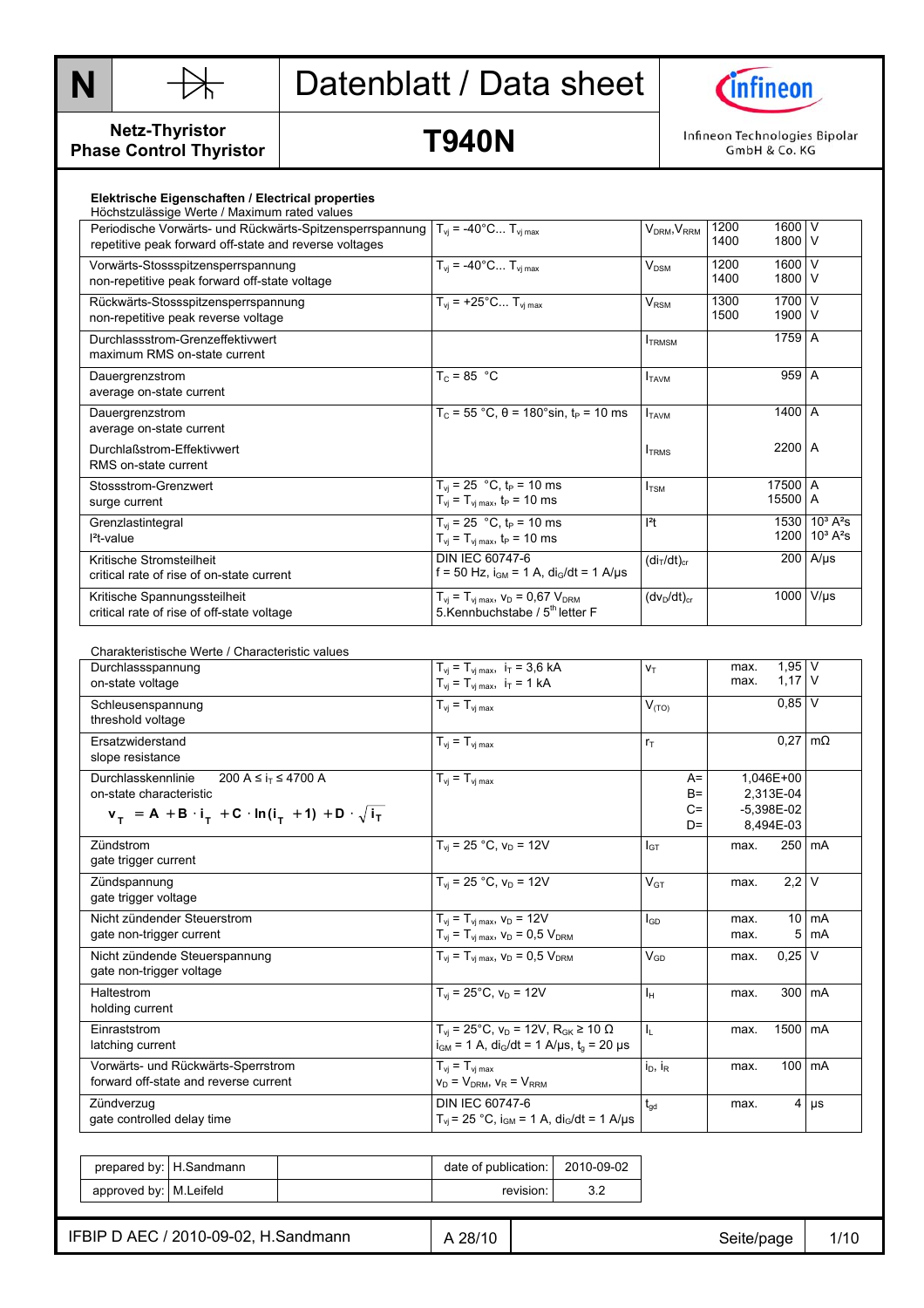



**Netz-Thyristor Phase Control Thyristor** 

### **T940N**

Infineon Technologies Bipolar GmbH & Co. KG

#### **Elektrische Eigenschaften / Electrical properties**  Charakteristische Werte / Characteristic values

| Freiwerdezeit                    | $T_{vi}$ = $T_{vi \, max}$ , $T_{TM}$ = $T_{TAVM}$                           | typ. | 250 | <b>us</b> |
|----------------------------------|------------------------------------------------------------------------------|------|-----|-----------|
| circuit commutated turn-off time | $v_{\text{RM}}$ = 100 V, $v_{\text{DM}}$ = 0.67 $V_{\text{DRM}}$             |      |     |           |
|                                  | $dv_D/dt = 20 \text{ V/}\mu\text{s}$ , $-di_T/dt = 10 \text{ A/}\mu\text{s}$ |      |     |           |
|                                  | 4. Kennbuchstabe / $4^{\text{th}}$ letter O                                  |      |     |           |

| Thermische Eigenschaften / Thermal properties                          |                                                                                                                                                                                                                                      |                     |                                              |                                                                              |                                        |
|------------------------------------------------------------------------|--------------------------------------------------------------------------------------------------------------------------------------------------------------------------------------------------------------------------------------|---------------------|----------------------------------------------|------------------------------------------------------------------------------|----------------------------------------|
| Innerer Wärmewiderstand<br>thermal resistance, junction to case        | Kühlfläche / cooling surface<br>beidseitig / two-sided, $\theta$ = 180°sin<br>beidseitig / two-sided, DC<br>Anode / anode, $\theta$ = 180°sin<br>Anode / anode, DC<br>Kathode / cathode, $\theta$ = 180°sin<br>Kathode / cathode, DC | $R_{thJC}$          | max.<br>max.<br>max.<br>max.<br>max.<br>max. | $0.028$ $°C/W$<br>0,026<br>0,050<br>$0.048$ $^{\circ}$ C/W<br>0,058<br>0,056 | $^{\circ}$ C/W<br>°C/W<br>°C/W<br>°C/W |
| Übergangs-Wärmewiderstand<br>thermal resistance, case to heatsink      | Kühlfläche / cooling surface<br>beidseitig / two-sides<br>einseitig / single-sides                                                                                                                                                   | $R_{thCH}$          | max.<br>max.                                 | 0,005<br>0,010                                                               | °C/W<br>°C/W                           |
| Höchstzulässige Sperrschichttemperatur<br>maximum junction temperature |                                                                                                                                                                                                                                      | $T_{\text{vi max}}$ |                                              | 125                                                                          | °C                                     |
| Betriebstemperatur<br>operating temperature                            |                                                                                                                                                                                                                                      | $T_{cop}$           |                                              | $-40+125$                                                                    | °C                                     |
| Lagertemperatur<br>storage temperature                                 |                                                                                                                                                                                                                                      | $T_{\text{stg}}$    |                                              | $-40+150$                                                                    | °C                                     |

#### **Mechanische Eigenschaften / Mechanical properties**  Gehäuse, siehe Anlage case, see annex Seite 3 page 3 Si-Element mit Druckkontakt Si-pellet with pressure contact Anpresskraft clamping force F 10,5..21 kN **Steueranschlüsse** control terminals Gate (flat) Gate (round, based on AMP 60598) Kathode / cathode A 2,8x0,5 Ø 1,5 A 4,8x0,5 mm mm mm Gewicht weight G typ. 170 g Kriechstrecke creepage distance 5 mm **Schwingfestigkeit** vibration resistance  $f = 50$  Hz  $f = 50$  m/s<sup>2</sup>

| IFBIP D AEC / 2010-09-02,<br>H.Sandmann | 28/10 | Seite/page<br>. . | 2/10 |
|-----------------------------------------|-------|-------------------|------|
|                                         |       |                   |      |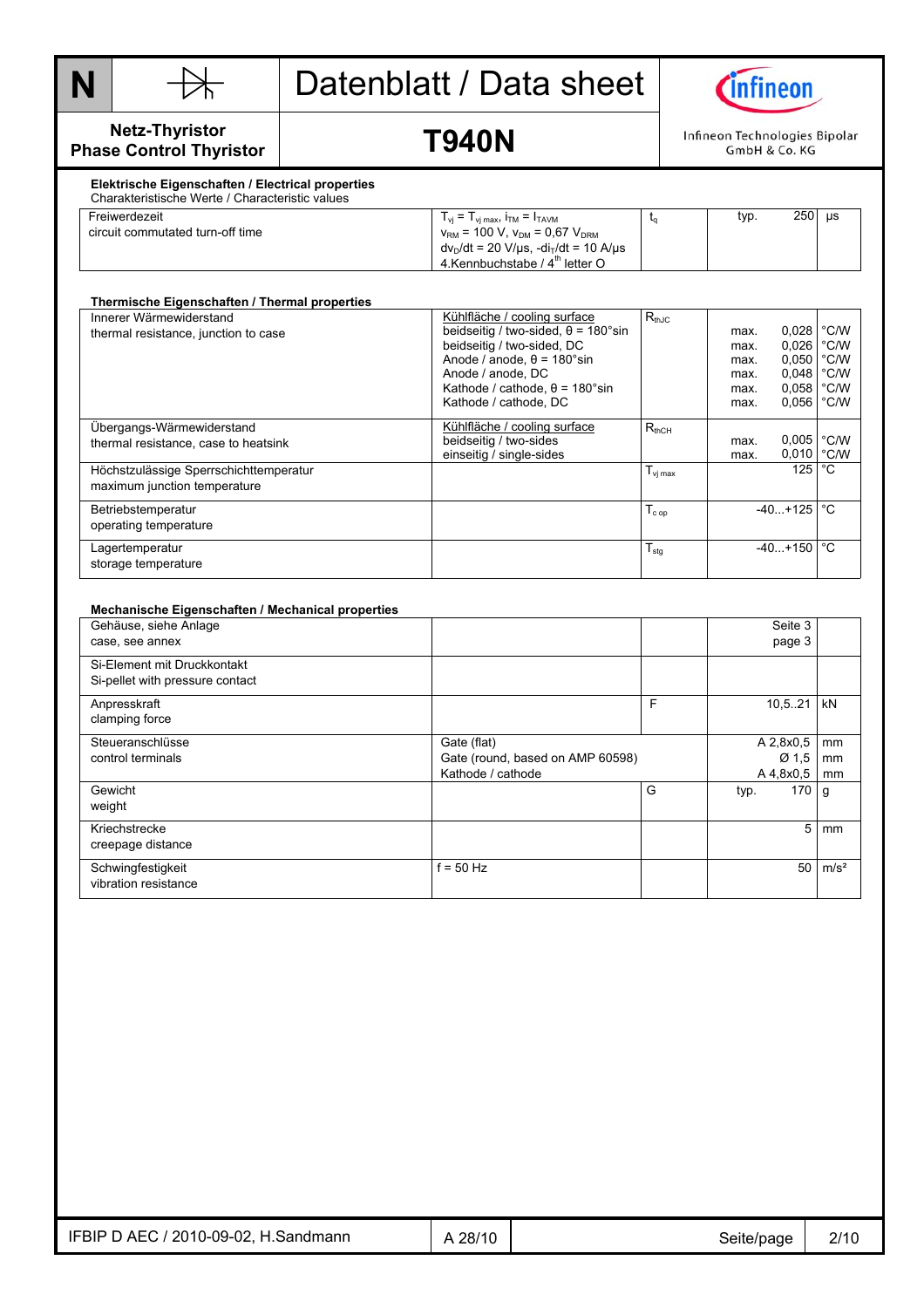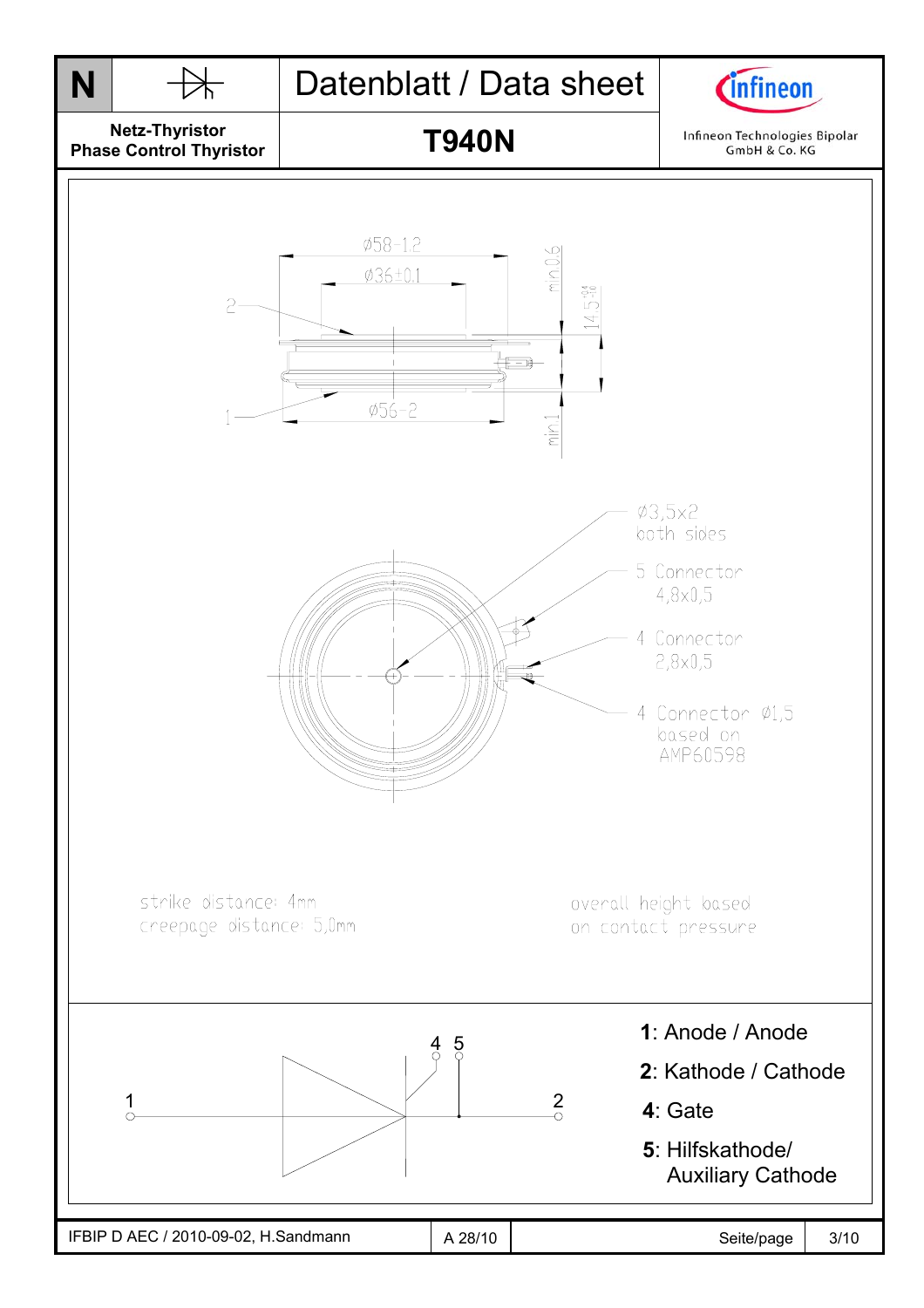



**Netz-Thyristor Phase Control Thyristor** 

anode-sided

cathode-sided

|                         | Analytische Elemente des transienten Wärmewiderstandes $Z_{th,IC}$ für DC |         |         |         | Analytical elements of transient thermal impedance $Z_{thJC}$ for DC |        |   |  |
|-------------------------|---------------------------------------------------------------------------|---------|---------|---------|----------------------------------------------------------------------|--------|---|--|
| Kühlung /<br>Cooling    | Pos. n                                                                    |         | 2       | 3       | 4                                                                    | 5      | 6 |  |
| beidseitig<br>two-sided | $R_{\text{thn}}$ [°C/W]                                                   | 0.00013 | 0,00164 | 0,00195 | 0,00968                                                              | 0,0126 |   |  |
|                         | $\tau_{n}$ [s]                                                            | 0,00018 | 0,00166 | 0,00937 | 0,11900                                                              | 0,8190 | - |  |
| anodenseitig            | $R_{\text{thn}}$ [°C/W]                                                   | 0.00013 | 0,00164 | 0,00195 | 0,01068                                                              | 0,0336 |   |  |

kathodenseitig R<sub>thn</sub> [°C/W] 0,00013 0,00164 0,00195 0,01068 0,0416 - | - | -

 $\tau_{\sf n} \, {\sf [s]}$  | 0,00018 | 0,00151 | 0,00887 | 0,18100 | 1,1390 | - | -

 $\tau_{\sf n} \, {\sf [s]}$  | 0,00018 | 0,00151 | 0,00887 | 0,24100 | 0,0106 | - | -



a - Anodenseitige Kühlung / Anode-sided cooling

b - Beidseitige Kühlung / Two-sided cooling c - Kathodenseitige Kühlung / Cathode-sided cooling

Analytische Funktion / Analytical function:  $Z_{thJC} = \sum_{n=1}^{\infty} R_{thn} \left| 1 - e^{-\frac{1}{\zeta}} \right|$ n<sub>max</sub> n=1 thJC  $=$   $\sum$   $R_{\text{thin}}$  | 1  $-$  e  $^{-}$   $\frac{1}{2}$  $Z_{thJC} = \sum_{\text{thn}} R_{\text{thn}} \left[ 1 - e^{-\frac{t}{\tau_c}} \right]$ 

**T940N** 

Infineon Technologies Bipolar GmbH & Co. KG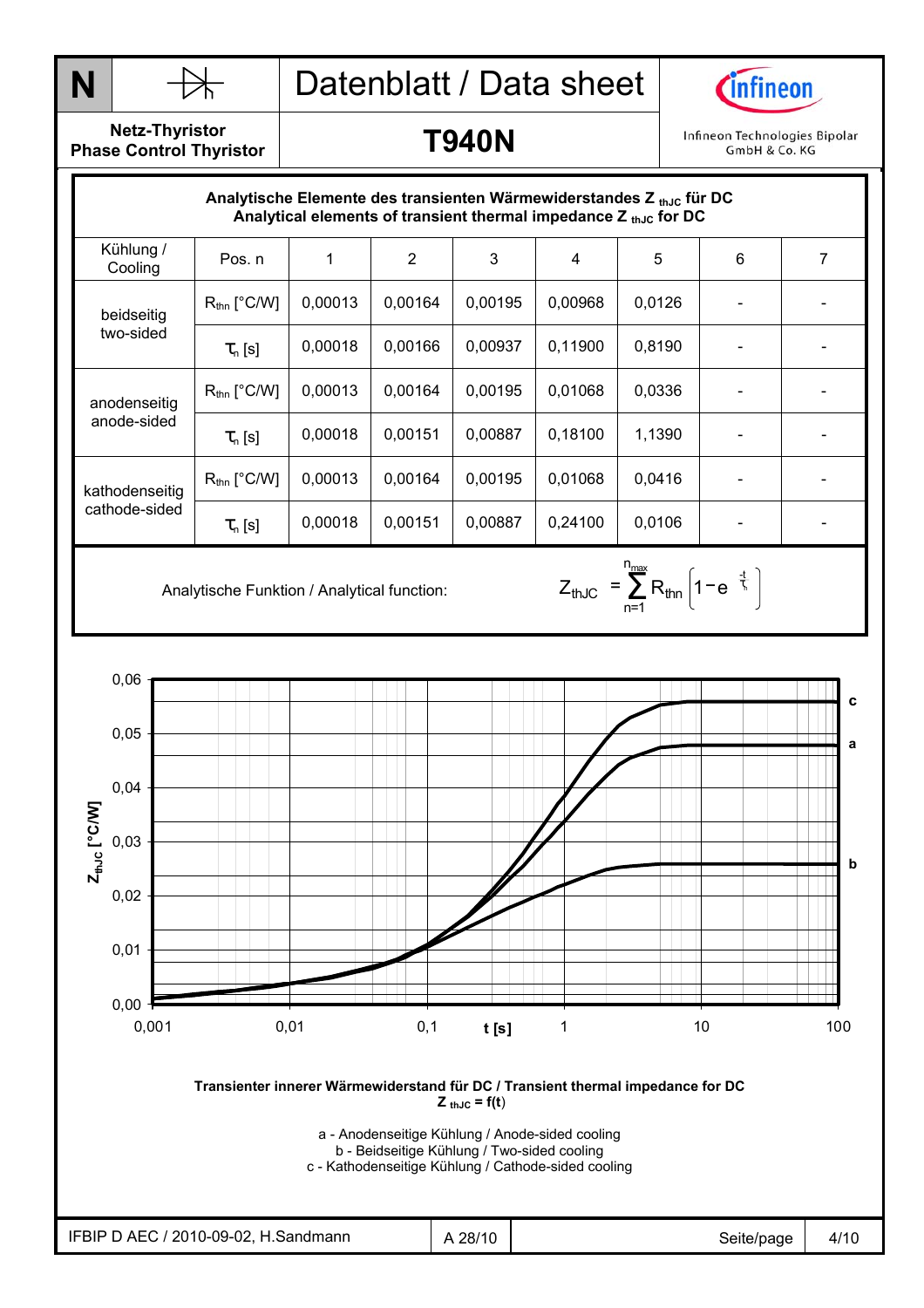



**Netz-Thyristor Phase Control Thyristor** 

#### **T940N**

Infineon Technologies Bipolar GmbH & Co. KG

#### Durchlasskennlinie  **∆Zth Θ rec / ∆Zth Θ sin** Erhöhung des Z<sub>th DC</sub> bei Sinus und Rechteckströmen mit unterschiedlichen Stromflusswinkeln Θ Rise of  $Z_{th\,DC}$  for sinewave and rectangular current with different current conduction angles Θ Kühlung / Cooling  $\begin{vmatrix} \theta = 180^\circ & \theta = 120^\circ & \theta = 90^\circ & \theta = 60^\circ & \theta = 30^\circ \end{vmatrix}$  $ΔZ<sub>th</sub> ⊙ rec$ [°C/W]  $\begin{array}{|c|c|c|c|c|c|c|c|} \hline ^{2\text{L}} \text{th} $\mathbb{G}$_c$ & 0,00320 & 0,00553 & 0,00743 & 0,01038 & 0,01554 \ \hline $\mathbb{G}$_c$ \hline \end{array}$ beidseitig two-sided  $\Delta Z_{\text{th}}$   $\odot$  sin<br> $[^{\circ}C/W]$ <del>^^\_t</del>n.9`sin | 0,00175 | 0,00275 | 0,00420 | 0,00681 | 0,01204<br>[°C/W] | 0,00175 | 0,00275 | 0,00420 | 0,00681 | 0,01204  $\Delta Z_{\text{th} \, \Theta \, \text{rec}}$ [°C/W]  $\frac{12.16}{3}$  (rec  $\begin{bmatrix} 0.00320 \end{bmatrix}$  0,00557 0,00754 0,01066 0,01630 anodenseitig anode-sided  $ΔZ<sub>th</sub> ⊕ sin$ [°C/W] <del>^</del>⊆th 9 sin | 0,00162 | 0,00261 | 0,00408 | 0,00679 | 0,01247<br>[°C/W] | 0,00162 | 0,00261 | 0,00408 | 0,00679 | 0,01247  $ΔZ<sub>th</sub> ⊙ rec$ [°C/W]  $\frac{12 \text{ m } \text{O} \cdot \text{FeC}}{[\text{°C/W}]}$  0,00317 0,00552 0,00749 0,01060 0,01623 kathodenseitig cathode-sided  $\Delta Z_{\text{th -0 sin}}$ <br>
[°C/W] <del>1⊂ln</del> 9 sin | 0,00159 | 0,00256 | 0,00402 | 0,00672 | 0,01240 |<br>[°C/W] | 0,00159 | 0,00256 | 0,00402 | 0,00672 | 0,01240  $Z_{\text{th}} \ominus \text{rec}$  =  $Z_{\text{th}} \ominus \text{C}$  +  $\Delta Z_{\text{th}} \ominus \text{rec}$

 $Z_{th}$  Θ sin =  $Z_{th}$  DC +  $\Delta Z_{th}$  Θ sin

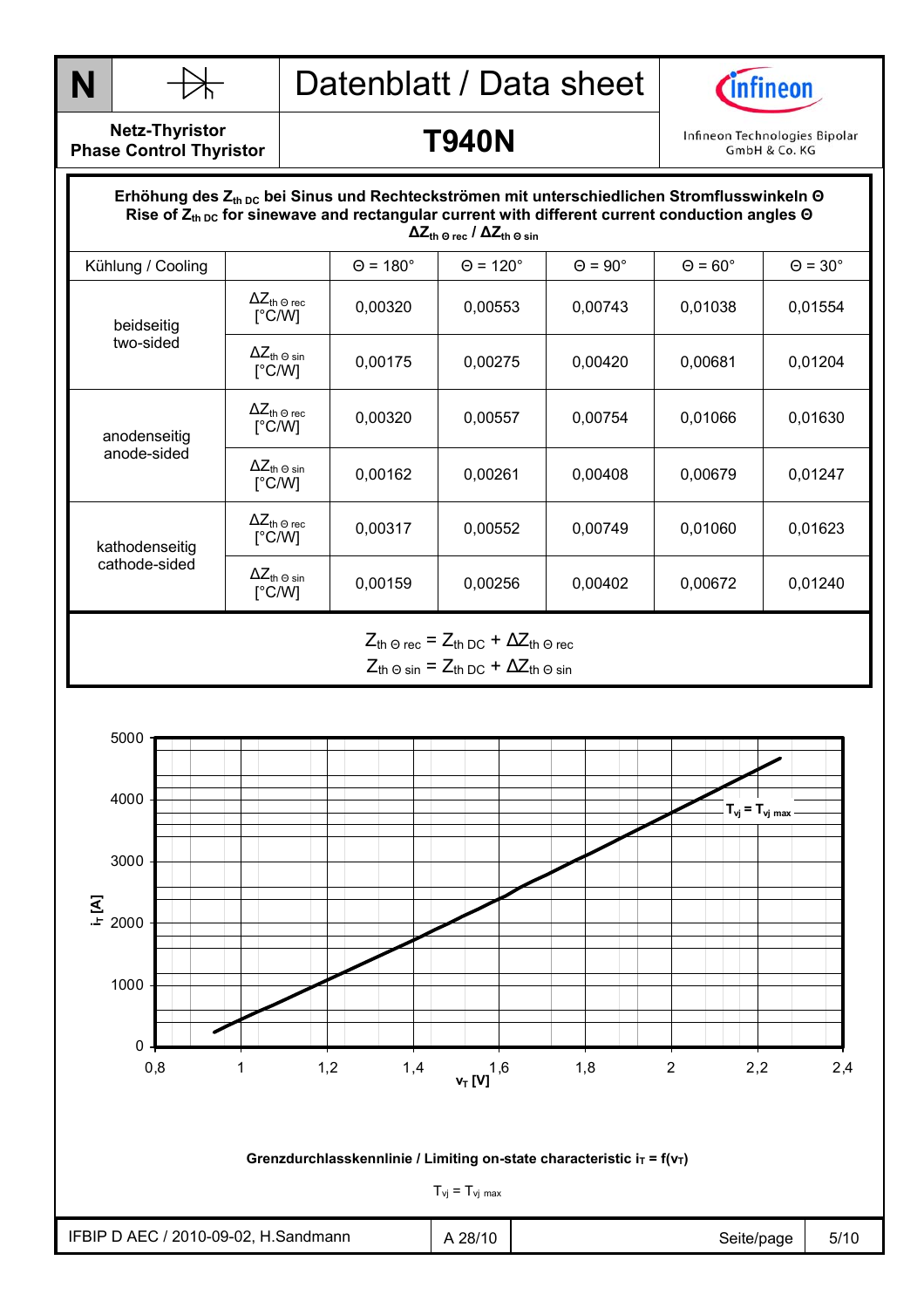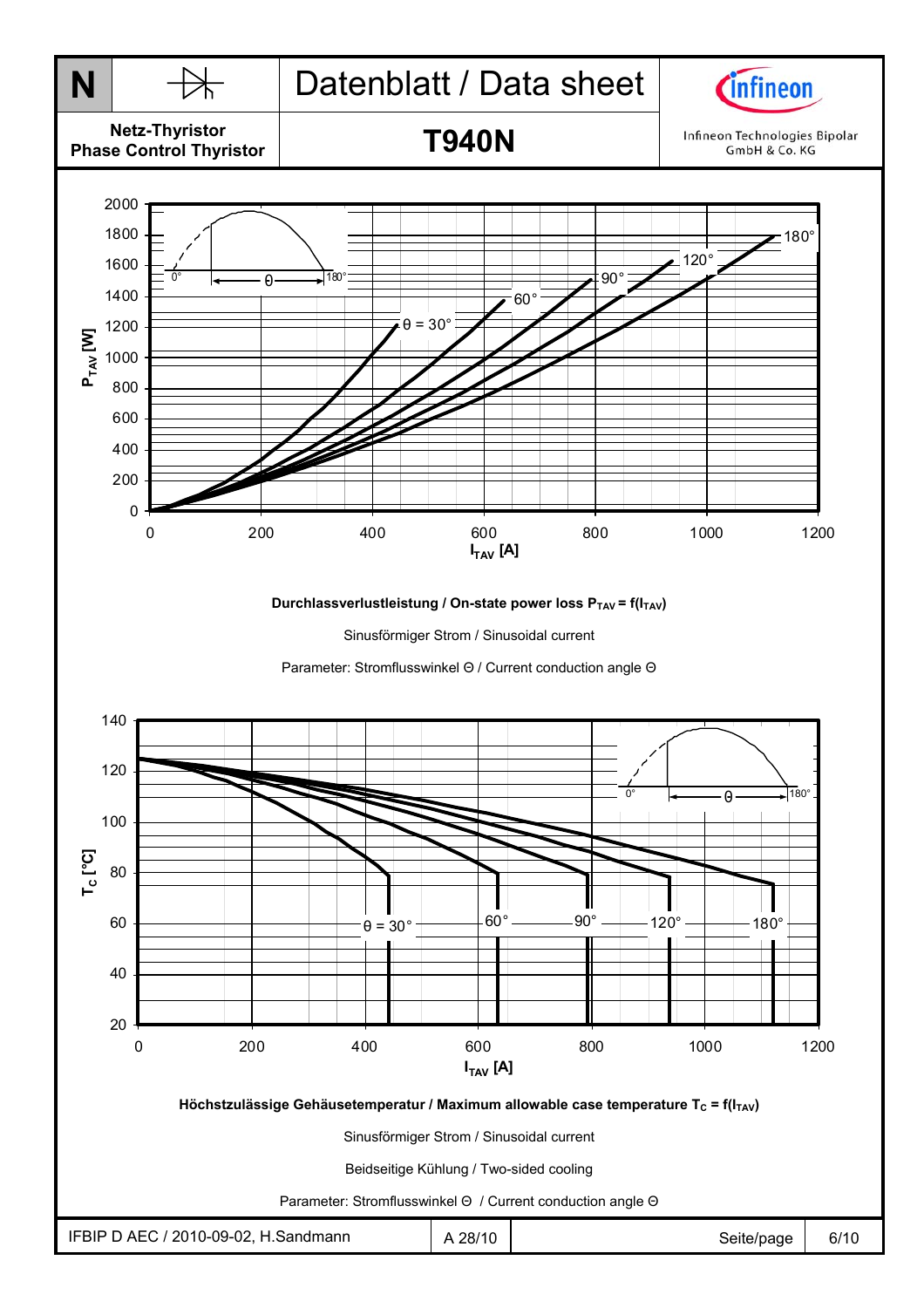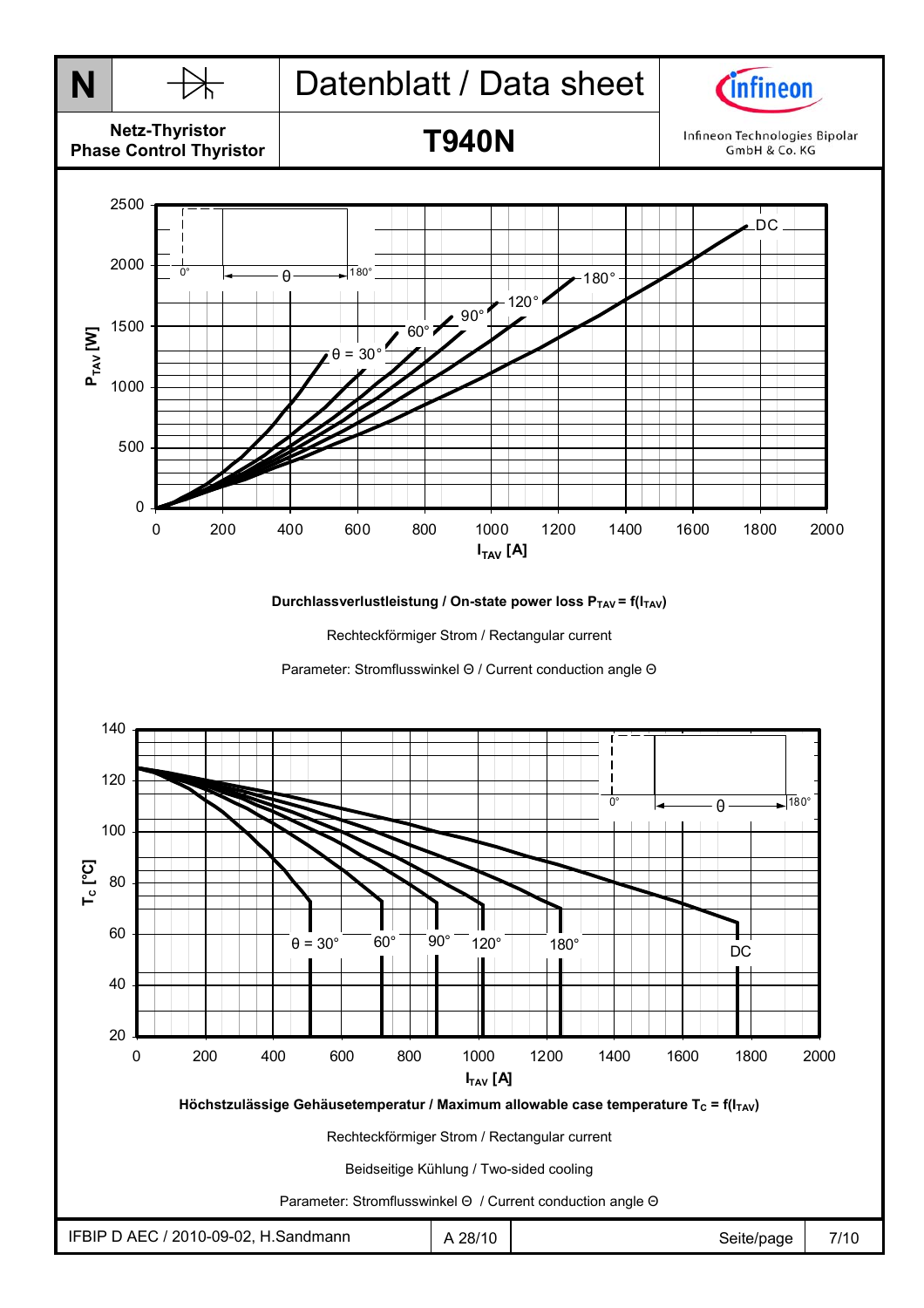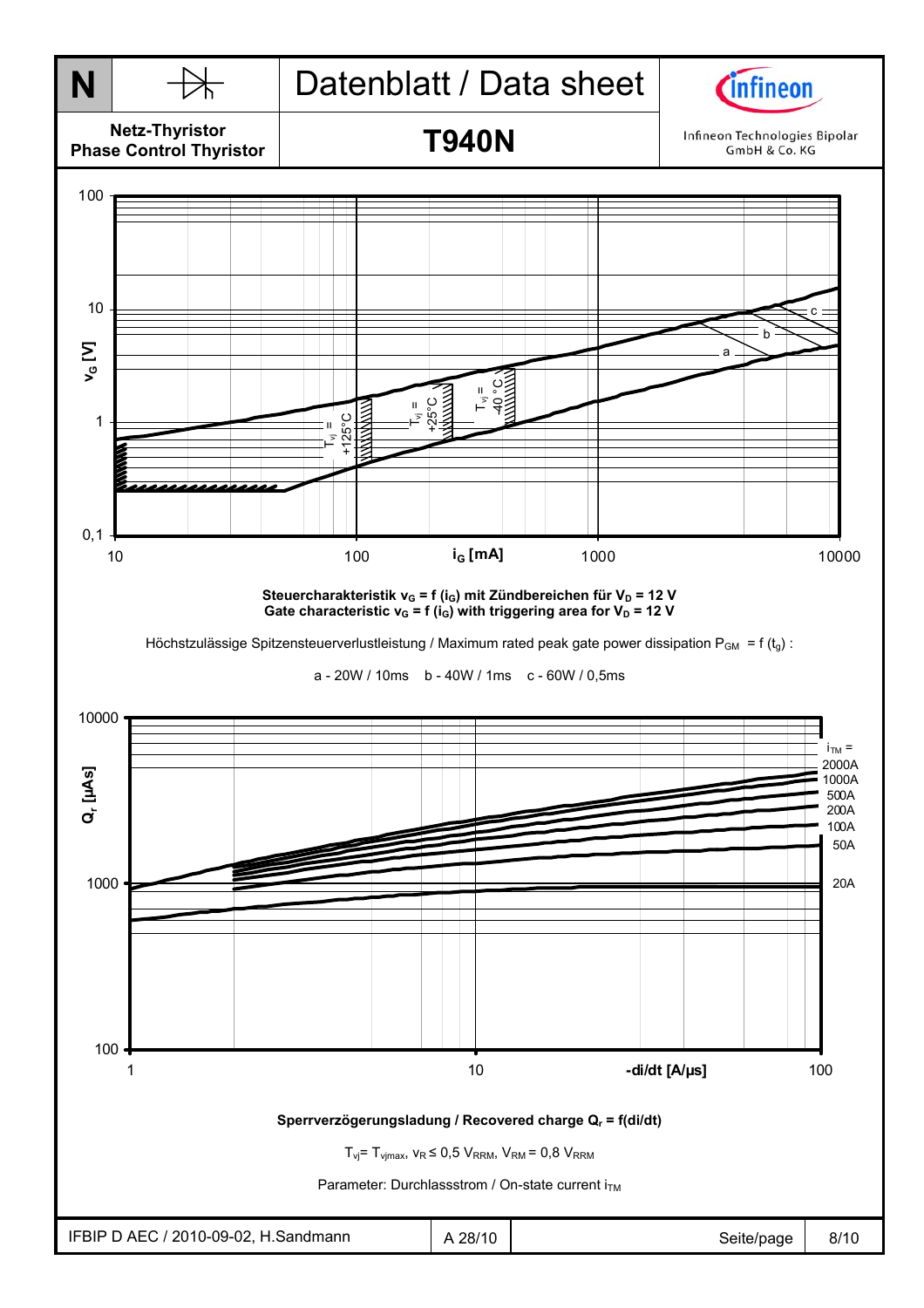